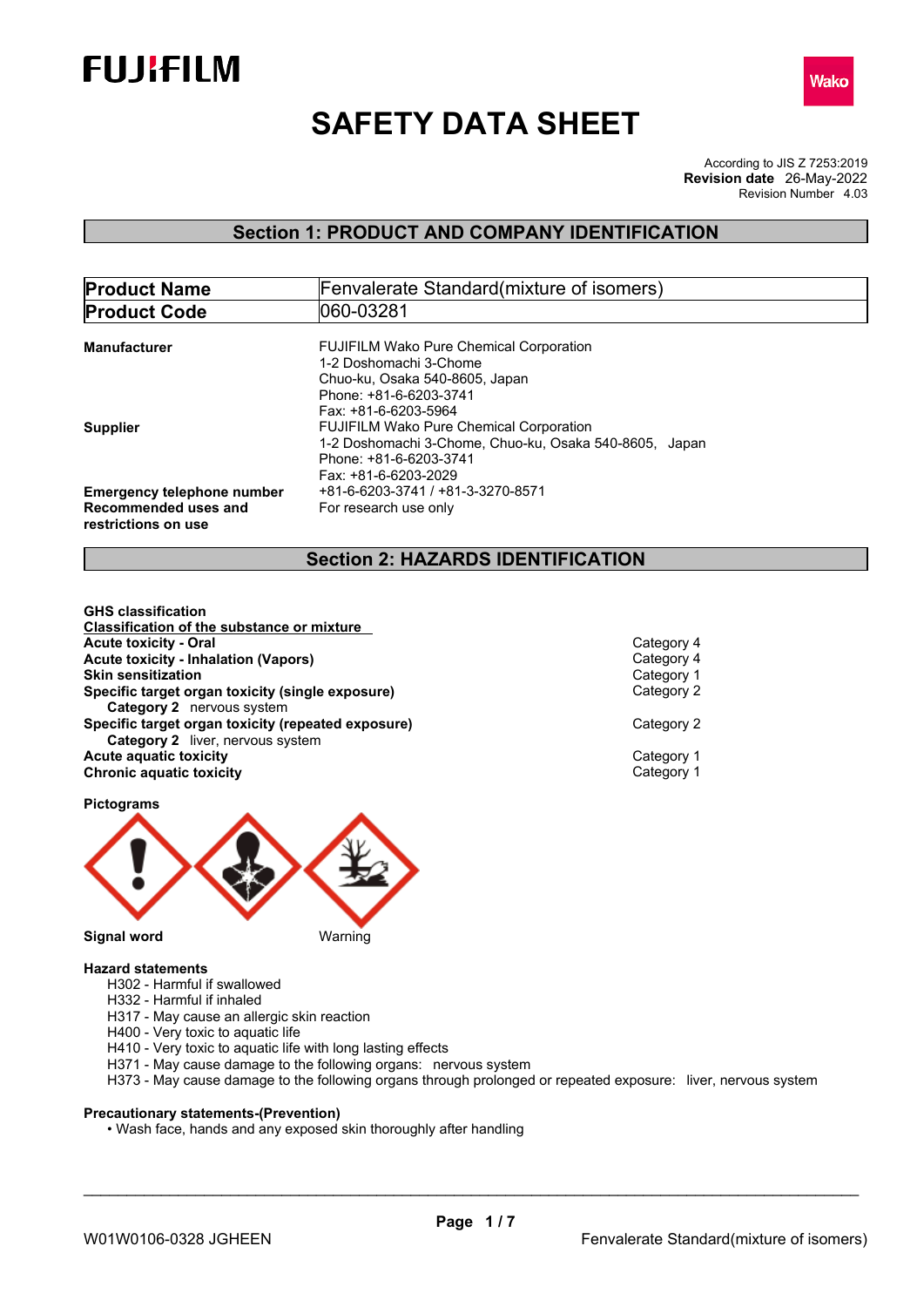- Do not eat, drink or smoke when using this product
- Use only outdoors or in a well-ventilated area
- Contaminated work clothing should not be allowed out of the workplace
- Wear protective gloves
- Do not breathe dust/fume/gas/mist/vapors/spray
- Avoid release to the environment

### **Precautionary statements-(Response)**

- IF exposed or if you feel unwell: Call a POISON CENTER or doctor/physician
- IF ON SKIN: Wash with plenty of soap and water
- If skin irritation or rash occurs: Get medical advice/attention
- Wash contaminated clothing before reuse
- IF INHALED: Remove victim to fresh air and keep at rest in a position comfortable for breathing
- Call a POISON CENTER or doctor/physician if you feel unwell
- IF SWALLOWED: Call a POISON CENTER or doctor/physician if you feel unwell
- Rinse mouth
- Collect spillage

#### **Precautionary statements-(Storage)**

• Store locked up

#### **Precautionary statements-(Disposal)**

• Dispose of contents/container to an approved waste disposal plant

#### **Others**

**Other hazards** Not available

## **Section 3: COMPOSITION/INFORMATION ON INGREDIENTS**

**Single Substance or Mixture** Substance

#### **Formula** C25H22ClNO3

| <b>Chemical Name</b>        | Weight-% | Molecular weight                             | <b>ENCS</b> | <b>ISHL No.</b> | <b>CAS RN</b> |
|-----------------------------|----------|----------------------------------------------|-------------|-----------------|---------------|
| '−envalerate                | 98.0     | 419.90                                       | N/A         | N/A             | 51630-58-1    |
| <b>ISHL No.:</b><br>Note on | n the    | : table means announced chemical substances. |             |                 |               |

**Impurities and/or Additives:** Not applicable

**Substances Remarks:** This product is composed of isomer mixture.

## **Section 4: FIRST AID MEASURES**

#### **Inhalation**

Remove to fresh air. If symptoms persist, call a physician.

#### **Skin contact**

Wash off immediately with soap and plenty of water. If symptoms persist, call a physician.

## **Eye contact**

IF IN EYES: Rinse cautiously with water for several minutes. Remove contact lenses, if present and easy to do. Continue rinsing. Immediate medical attention is required.

#### **Ingestion**

Rinse mouth. Never give anything by mouth to an unconscious person. Call a physician or poison control center immediately. Do not induce vomiting without medical advice.

#### **Protection of first-aiders**

Use personal protective equipment as required.

## **Section 5: FIRE FIGHTING MEASURES**

#### **Suitable extinguishing media**

Water spray (fog), Carbon dioxide (CO2), Foam, Extinguishing powder, Sand **Unsuitable extinguishing media**

No information available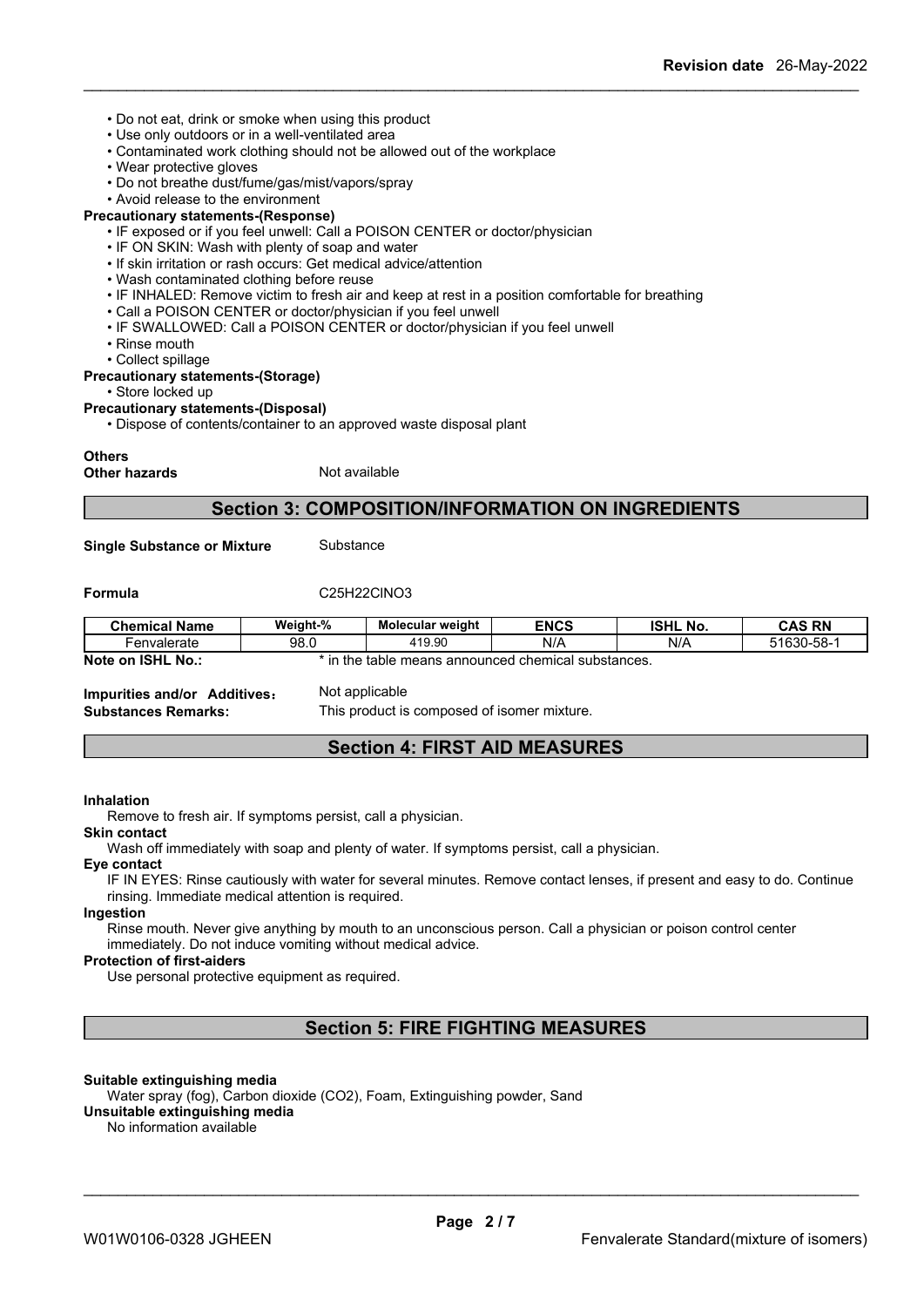#### **Specific hazards arising from the chemical product**

Thermal decomposition can lead to release of irritating and toxic gases and vapors.

#### **Special extinguishing method**

#### No information available

#### **Special protective actions for**

#### **fire-fighters**

Use personal protective equipment as required.Firefighters should wear self-contained breathing apparatus and full firefighting turnout gear.

### **Section 6: ACCIDENTAL RELEASE MEASURES**

#### **Personal precautions, protective equipment and emergency procedures**

For indoor, provide adequate ventilation process until the end of working. Deny unnecessary entry other than the people involved by, for example, using a rope. While working, wear appropriate protective equipments to avoid adhering it on skin, or inhaling the gas. Work from windward, and retract the people downwind.

#### **Environmental precautions**

To be careful not discharged to the environment without being properly handled waste water contaminated.

#### **Methods and materials for contaminent and methods and materials for cleaning up**

Absorb dry sand, earth, sawdust and the waste. Collect empty container that can be sealed.

**Recoverly, neutralization**

No information available

#### **Secondary disaster prevention measures**

Clean contaminated objects and areas thoroughly observing environmental regulations.

## **Section 7: HANDLING AND STORAGE**

#### **Handling**

#### **Technical measures**

Avoid contact with strong oxidizing agents. Use with local exhaust ventilation.

#### **Precautions**

Do not rough handling containers, such as upsetting, falling, giving a shock, and dragging Prevent leakage, overflow, and scattering. Not to generate steam and dust in vain. Seal the container after use. After handling, wash hands and face, and then gargle In places other than those specified, should not be smoking or eating and drinking Should not be brought contaminated protective equipment and gloves to rest stops Deny unnecessary entry of non-emergency personnel to the handling area

#### **Safety handling precautions**

Use personal protective equipment as required. Avoid contact with skin, eyes or clothing. Keep away from heat, sparks, flame and other sources of ignition (i.e., pilot lights, electric motors and static electricity)

#### **Storage**

| Safe storage conditions   |                                                                                                                  |
|---------------------------|------------------------------------------------------------------------------------------------------------------|
| <b>Storage conditions</b> | Keep container protect from light tightly closed. Store in a cool (2-10 $^{\circ}$ C) place. Store<br>locked up. |
| Safe packaging material   | Glass                                                                                                            |
| Incompatible substances   | Strong oxidizing agents                                                                                          |

## **Section 8: EXPOSURE CONTROLS/PERSONAL PROTECTION**

#### **Engineering controls**

In case of indoorworkplace, seal the source or use a local exhaust system. Provide the safety shower facility, and hand and eye-wash facility. And display their position clearly.

| <b>Exposure limits</b>        | This product, as supplied, does not contain any hazardous materials with occupational<br>exposure limits established by the region specific regulatory bodies. |
|-------------------------------|----------------------------------------------------------------------------------------------------------------------------------------------------------------|
| Personal protective equipment |                                                                                                                                                                |
| <b>Respiratory protection</b> | Protective mask                                                                                                                                                |
| <b>Hand protection</b>        | Protection gloves                                                                                                                                              |
| Eye protection                | protective eyeglasses or chemical safety googles<br>Long-sleeved work clothes                                                                                  |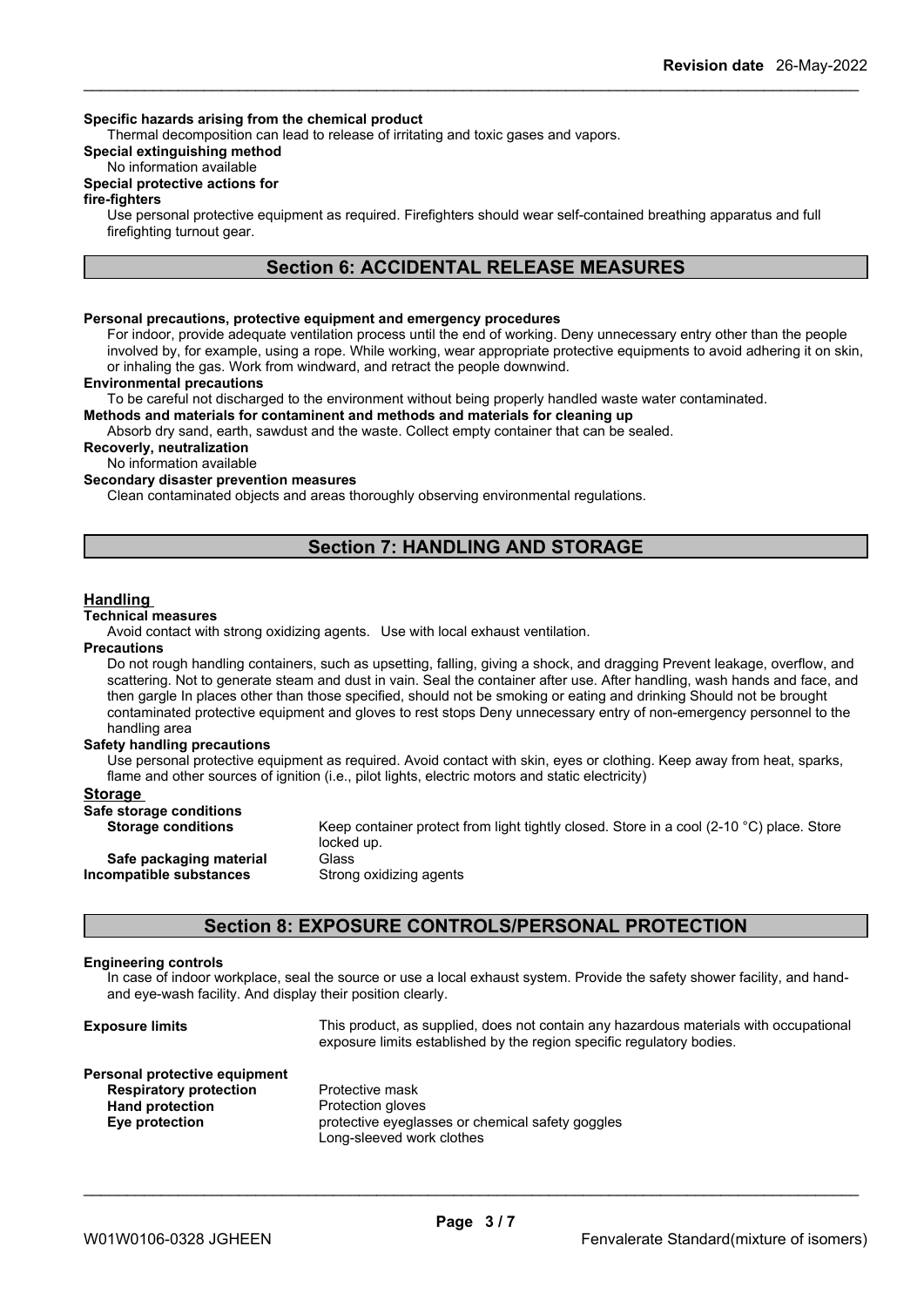#### **Skin and body protection General hygiene considerations**

Handle in accordance with good industrial hygiene and safety practice.

## **Section 9: PHYSICAL AND CHEMICAL PROPERTIES**

| Form                                                   |                                                                |
|--------------------------------------------------------|----------------------------------------------------------------|
| Color                                                  | slightly yellow - yellow                                       |
| <b>Turbidity</b>                                       | clear                                                          |
| Appearance                                             | liquid                                                         |
| Odor                                                   | characteristic odor                                            |
| Melting point/freezing point                           | 37 $\degree$ C                                                 |
| Boiling point, initial boiling point and boiling range | 250 °C                                                         |
| <b>Flammability</b>                                    | no data available                                              |
| <b>Evaporation rate:</b>                               | no data available                                              |
| Flammability (solid, gas):                             | no data available                                              |
| Upper/lower flammability or                            |                                                                |
| explosive limits                                       |                                                                |
| Upper:                                                 | no data available                                              |
| Lower:                                                 | no data available                                              |
| <b>Flash point</b>                                     | 256 °C                                                         |
| Auto-ignition temperature:                             | no data available                                              |
| <b>Decomposition temperature:</b>                      | no data available                                              |
| рH                                                     | no data available                                              |
| Viscosity (coefficient of viscosity)                   | no data available                                              |
| <b>Dynamic viscosity</b>                               | no data available                                              |
| <b>Solubilities</b>                                    | acetone: soluble . water: practically insoluble, or insoluble. |
| n-Octanol/water partition coefficient: (log Pow)       | 6.2                                                            |
| Vapour pressure                                        | no data available                                              |
| <b>Specific Gravity / Relative density</b>             | 1.2                                                            |
| Vapour density                                         | no data available                                              |
| <b>Particle characteristics</b>                        | no data available                                              |
|                                                        |                                                                |

## **Section 10: STABILITY AND REACTIVITY**

#### **Stability**

**Reactivity** no data available<br> **Chemical stability** May be altered by May be altered by light. **Hazardous reactions** None under normal processing **Conditions to avoid** Extremes of temperature and direct sunlight, Heat, flames and sparks, static electricity, spark **Incompatible materials** Strong oxidizing agents **Hazardous decomposition products** Carbon monooxide (CO), Carbon dioxide (CO2), Nitrogen oxides (NOx), Halides

## **Section 11: TOXICOLOGICAL INFORMATION**

| <b>Acute toxicity</b> |                                                  |                                                                  |                                                                                       |
|-----------------------|--------------------------------------------------|------------------------------------------------------------------|---------------------------------------------------------------------------------------|
| <b>Chemical Name</b>  | Oral LD50                                        | <b>Dermal LD50</b>                                               | <b>Inhalation LC50</b>                                                                |
| Fenvalerate           | 363 mg/kg (Rat)                                  | > 5000 mg/kg (Rat)                                               | 2.810 mg/L (Rat) 4 h                                                                  |
|                       |                                                  |                                                                  |                                                                                       |
| <b>Chemical Name</b>  | Acute toxicity -oral- source<br>information      | information                                                      | Acute toxicity -dermal-source   Acute toxicity -inhalation gas-<br>source information |
| Fenvalerate           | Based on the NITE GHS<br>classification results. | Based on the NITE GHS<br>classification results.                 | Based on the NITE GHS<br>classification results.                                      |
|                       |                                                  |                                                                  |                                                                                       |
| <b>Chemical Name</b>  | <b>Acute toxicity -inhalation</b>                | Acute toxicity -inhalation dust-Acute toxicity -inhalation mist- |                                                                                       |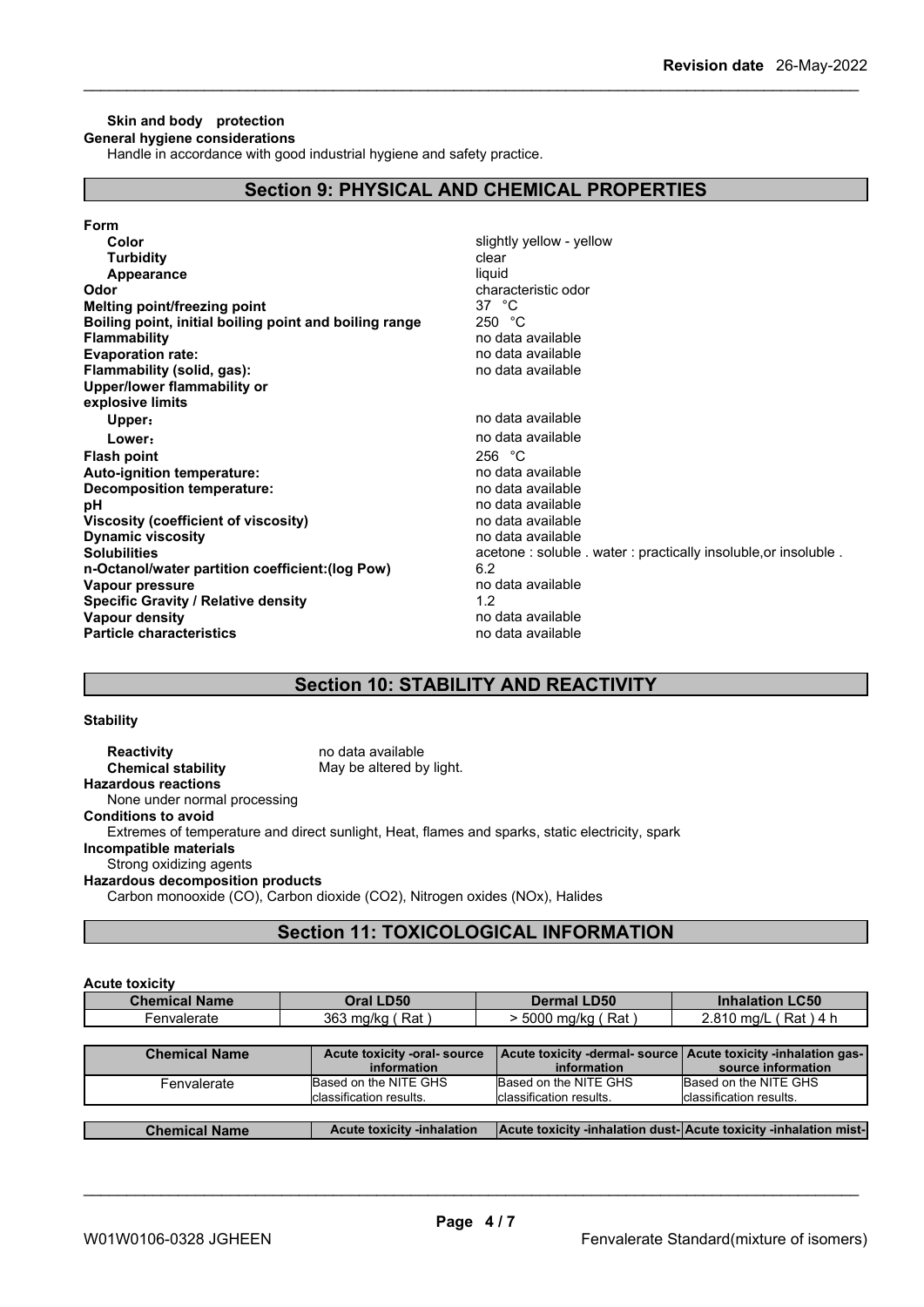|             | vapor-source information | source information       | source information      |
|-------------|--------------------------|--------------------------|-------------------------|
| -envalerate | Based on the NITE GHS    | Based on the NITE GHS    | Based on the NITE GHS   |
|             | Iclassification results. | Iclassification results. | Classification results. |

#### **Skin irritation/corrosion**

| <b>Chemical Name</b>                     | Skin corrosion/irritation source information         |
|------------------------------------------|------------------------------------------------------|
| Fenvalerate                              | Based on the NITE GHS classification results.        |
| Serious eye damage/ irritation           |                                                      |
| <b>Chemical Name</b>                     | Serious eye damage/irritation source information     |
| Fenvalerate                              | Based on the NITE GHS classification results.        |
| <b>Respiratory or skin sensitization</b> |                                                      |
| <b>Chemical Name</b>                     | Respiratory or Skin sensitization source information |
| Fenvalerate                              | Based on the NITE GHS classification results.        |
| <b>Reproductive cell mutagenicity</b>    |                                                      |
| <b>Chemical Name</b>                     | germ cell mutagencity source information             |
| Fenvalerate                              | Based on the NITE GHS classification results.        |
| Carcinogenicity                          |                                                      |
| <b>Chemical Name</b>                     | <b>Carcinogenicity source information</b>            |
| Fenvalerate                              | Based on the NITE GHS classification results.        |

| <b>Chemical Name</b>          | <b>NTP</b>                                    | <b>IARC</b>                                   | <b>ACGIH</b>                                | <b>JSOH (Japan)</b> |
|-------------------------------|-----------------------------------------------|-----------------------------------------------|---------------------------------------------|---------------------|
| Fenvalerate                   |                                               | Group 2A                                      |                                             |                     |
| 51630-58-1                    |                                               | Group 3                                       |                                             |                     |
| <b>Reproductive toxicity</b>  |                                               |                                               |                                             |                     |
| <b>Chemical Name</b>          |                                               |                                               | Reproductive toxicity source information    |                     |
| Fenvalerate                   |                                               | Based on the NITE GHS classification results. |                                             |                     |
| <b>STOT-single exposure</b>   |                                               |                                               |                                             |                     |
| <b>Chemical Name</b>          |                                               |                                               | STOT -single exposure- source information   |                     |
| Fenvalerate                   | Based on the NITE GHS classification results. |                                               |                                             |                     |
| <b>STOT-repeated exposure</b> |                                               |                                               |                                             |                     |
| <b>Chemical Name</b>          |                                               |                                               | STOT -repeated exposure- source information |                     |
| Fenvalerate                   |                                               | Based on the NITE GHS classification results. |                                             |                     |
| <b>Aspiration hazard</b>      |                                               |                                               |                                             |                     |
| <b>Chemical Name</b>          |                                               |                                               | <b>Aspiration Hazard source information</b> |                     |
| Fenvalerate                   |                                               | Based on the NITE GHS classification results. |                                             |                     |
|                               |                                               |                                               |                                             |                     |

## **Section 12: ECOLOGICAL INFORMATION**

#### **Ecotoxicity**

| <b>Chemical Name</b> | Algae/aguatic plants | Fish                     | Crustacea              |
|----------------------|----------------------|--------------------------|------------------------|
| ·envalerate          | N/A                  | LC50: Cyprinus carpio    | ∟C50: Mvsidopsis bahia |
|                      |                      | 0.0027<br>96 h<br>' ma/L | 0.008 ug/L 96 h        |

### **Other data**

| <b>Chemical Name</b> | Short-term (acute) hazardous to the<br>aquatic environment source<br>information | Long-term (chronic) hazardous to the<br>aquatic environment source<br>information |
|----------------------|----------------------------------------------------------------------------------|-----------------------------------------------------------------------------------|
| Fenvalerate          | Based on the NITE GHS classification<br><i>I</i> results.                        | Based on the NITE GHS classification<br>results.                                  |

| Persistence and degradability    |  |
|----------------------------------|--|
| <b>Bioaccumulative potential</b> |  |
| <b>Mobility in soil</b>          |  |
| Hazard to the ozone layer        |  |
| <b>Mobility</b>                  |  |

**No information available No information available Mobility in soil** No information available **Hazard to the ozone layer** No information available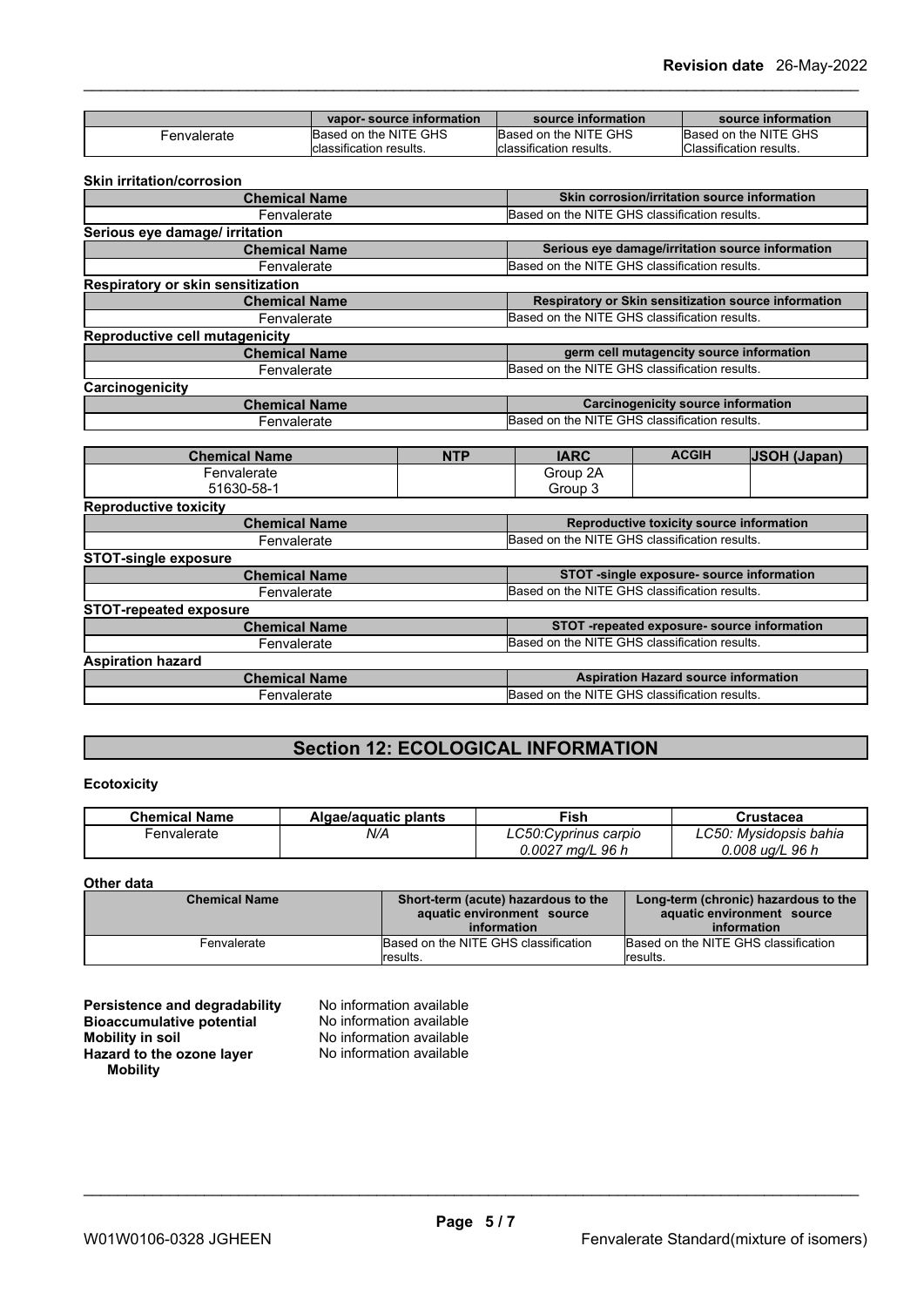## **Section 13: DISPOSAL CONSIDERATIONS**

#### **Waste from residues**

Disposal should be in accordance with applicable regional, national and local laws and regulations. **Contaminated container and contaminated packaging**

Disposal should be in accordance with applicable regional, national and local laws and regulations.

### **Section 14: TRANSPORT INFORMATION**

| <b>ADR/RID</b>                                          |                                                       |
|---------------------------------------------------------|-------------------------------------------------------|
| UN number                                               | UN2902                                                |
| <b>Proper shipping name:</b>                            | Pesticide, liquid, toxic, n.o.s. (Fenvalerate)        |
| UN classfication                                        | 6.1                                                   |
| Subsidiary hazard class                                 |                                                       |
| Packing group                                           | Ш                                                     |
| <b>Marine pollutant</b>                                 | Yes                                                   |
| <b>IMDG</b>                                             |                                                       |
| UN number                                               | <b>UN2902</b>                                         |
| Proper shipping name:                                   | Pesticide, liquid, toxic, n.o.s. (Fenvalerate)        |
| <b>UN classfication</b>                                 | 6.1                                                   |
| <b>Subsidiary hazard class</b>                          |                                                       |
| Packing group                                           | Ш                                                     |
| <b>Marine pollutant (Sea)</b>                           | Yes                                                   |
| Transport in bulk according to No information available |                                                       |
| Annex II of MARPOL 73/78 and                            |                                                       |
| the IBC Code                                            |                                                       |
| <b>IATA</b>                                             |                                                       |
| <b>UN number</b>                                        | <b>UN2902</b>                                         |
|                                                         |                                                       |
| Proper shipping name:                                   | Pesticide, liquid, toxic, n.o.s. (Fenvalerate)<br>6.1 |
| <b>UN classfication</b>                                 |                                                       |
| <b>Subsidiary hazard class</b>                          |                                                       |
| Packing group                                           | Ш                                                     |
| <b>Environmentally Hazardous</b>                        | Yes                                                   |
| Substance                                               |                                                       |

## **Section 15: REGULATORY INFORMATION**

| <b>International Inventories</b>                |                                                                                  |
|-------------------------------------------------|----------------------------------------------------------------------------------|
| <b>EINECS/ELINCS</b>                            | Listed                                                                           |
| <b>TSCA</b>                                     |                                                                                  |
|                                                 |                                                                                  |
| Japanese regulations                            |                                                                                  |
| <b>Fire Service Act</b>                         | Not applicable                                                                   |
| <b>Poisonous and Deleterious</b>                | Deleterious Substances 3rd. Grade                                                |
| <b>Substances Control Law</b>                   |                                                                                  |
| Industrial Safety and Health Act Not applicable |                                                                                  |
| Regulations for the carriage                    | Toxic Substances - Poison (Ordinance Art.3, Ministry of Transportation Ordinance |
| and storage of dangerous                        | Regarding Transport by Ship and Storage, Attached Table 1)                       |
| goods in ship                                   |                                                                                  |
| <b>Civil Aeronautics Law</b>                    | Toxic and Infectious Substances (Ordinance Art.194, MITL Nortification for Air   |
|                                                 | Transportation of Explosives etc., Attached Table 1)                             |
| <b>Pollutant Release and Transfer Class 2</b>   |                                                                                  |
| <b>Register Law</b>                             |                                                                                  |
| $(-2023.3.31)$                                  |                                                                                  |
| Class 2 - No.                                   | 22                                                                               |
| <b>Pollutant Release and Transfer</b>           | Not applicable                                                                   |
| <b>Register Law</b>                             |                                                                                  |
| (2023/4/1)                                      |                                                                                  |
| <b>Water Pollution Control Act</b>              | Harmful Substances (Law Art.2, Enforcement Order Art.2, Ordinace Designating     |
|                                                 | Wastewater Standards Art.1)                                                      |
| <b>Export Trade Control Order</b>               | Not applicable                                                                   |
|                                                 |                                                                                  |